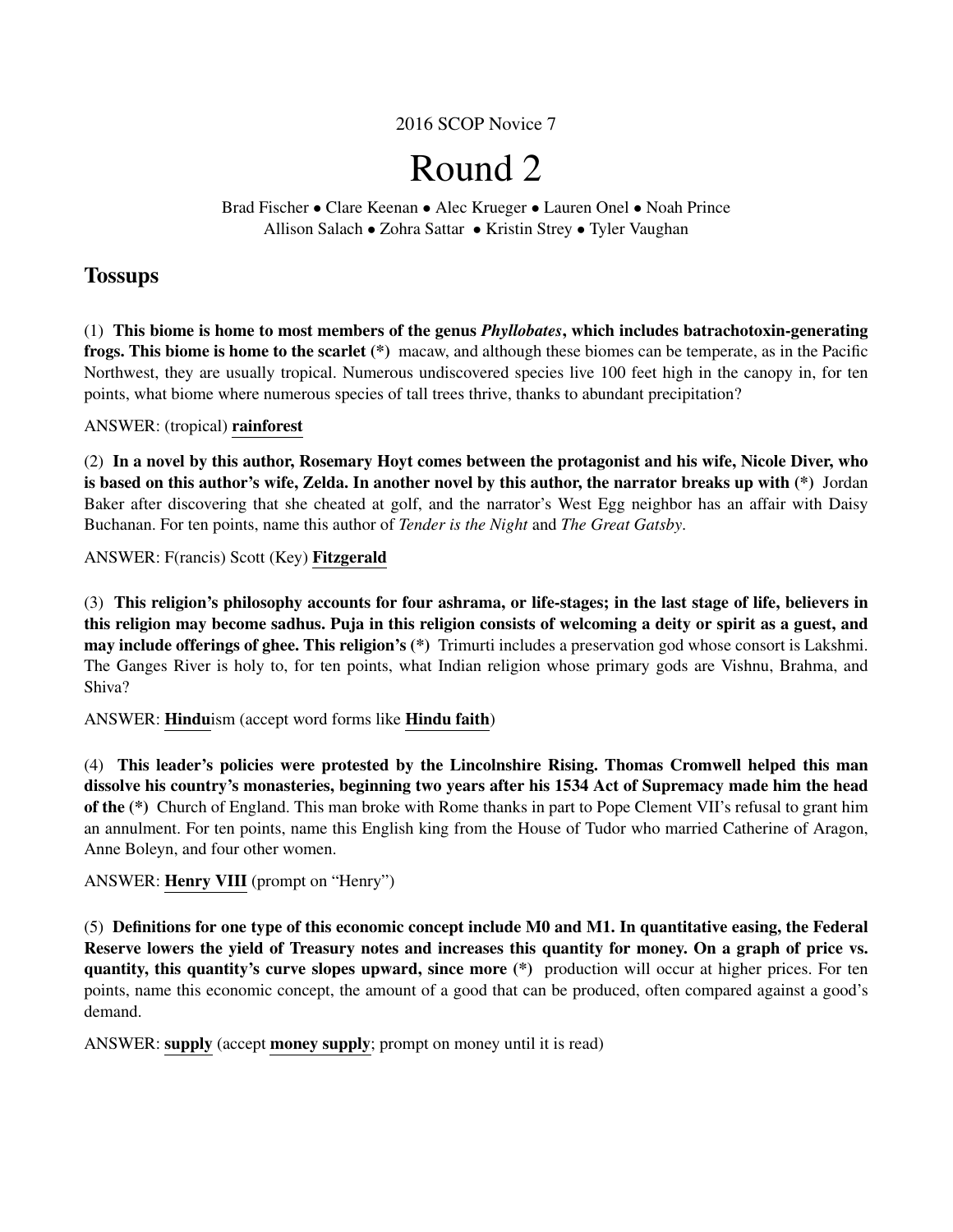(6) Vault complexes were discovered in this material in the 1980s and are still of unknown utility. A gap junction connects this material between two cells, allowing ion transfer. Nutrients are delivered by the "streaming" of this material around plant cells. (\*) Glycolysis takes place in this material, in which ribosomes can float. For ten points, name this gel-like material within a cell that includes organelles and is surrounded by the cell membrane.

# ANSWER: cytoplasm (accept cytosol)

(7) Three weeks after this man won re-election, his opponent, the editor of the *New York Tribune*, died. This man ran with Henry Wilson during his re-election campaign instead of incumbent Vice President Schulyer (\*) Colfax, who was under investigation for taking bribes from a railroad construction company, Credit Mobilier [moh-beel-ee-AY]. For ten points, name this winner of the 1872 and 1868 Presidential elections, a popular former Civil War general.

#### ANSWER: Ulysses S. Grant

(8) On this show, Benny is shot by a social worker after feeding what he thinks is a young boy, and Joyce tries to communicate with Will by chopping through the walls of her home. Barb Holland disappears at a party she attends with Nancy Wheeler on this show, in which Dustin, a boy with (\*) cleidocranial dysplasia [KLYE-doh-"cranial" dis-PLAY-zhah], is one of a group of boys who are told about the Upside-Down by an Eggo-loving, psychokinetic girl named Eleven. For ten points, name this 1980s-nostalgia mystery show produced by Netflix.

# ANSWER: Stranger Things

(9) In Jean Sibelius' symphony of this number, the horns play a swan call. In a movement of this number, the *idée fixe* [ee-day feex] becomes a "vulgar dance tune" during a "Witches' Sabbath;" that movement ends (\*) Hector Berlioz's *Symphonie Fantastique*. Beethoven's symphony of this number opens with a "short-short-shortlong" motif. For ten points, give this number of flats in the key signature of D-flat major and number of performers in Franz Schubert's *Trout Quintet*.

#### ANSWER: five (accept fifth symphony, fifth movement, etc.)

(10) In a poem by this man, the Butcher and Beaver hear the call of the Jubjub bird. "'Twas brillig, and the slithy toves / did gyre and gimble in the wabe" in a poem by this author of "The Hunting of the Snark," who wrote about a hero who uses a (\*) "vorpal sword" in a story told by Humpty-Dumpty. In a novel by this man, a little girl finds food and drinks that change her size, and meets the Cheshire Cat and the Mad Hatter after following a White Rabbit. For ten points, name this author of "Jabberwocky" and *Alice's Adventures in Wonderland*.

# ANSWER: Lewis Carroll (accept Charles Lutwidge Dodgson)

(11) Robert Yates kept detailed notes of this meeting, despite his opposition to its goals. This meeting's discussions were to be kept secret and were moderated by George Washington. At this meeting, Roger Sherman proposed a (\*) compromise between the Virginia and New Jersey plans that balanced the interests of large and small states. For ten points, name this 1787 meeting that replaced the Articles of Confederation with a newly written "supreme law" of the United States.

#### ANSWER: Constitutional Convention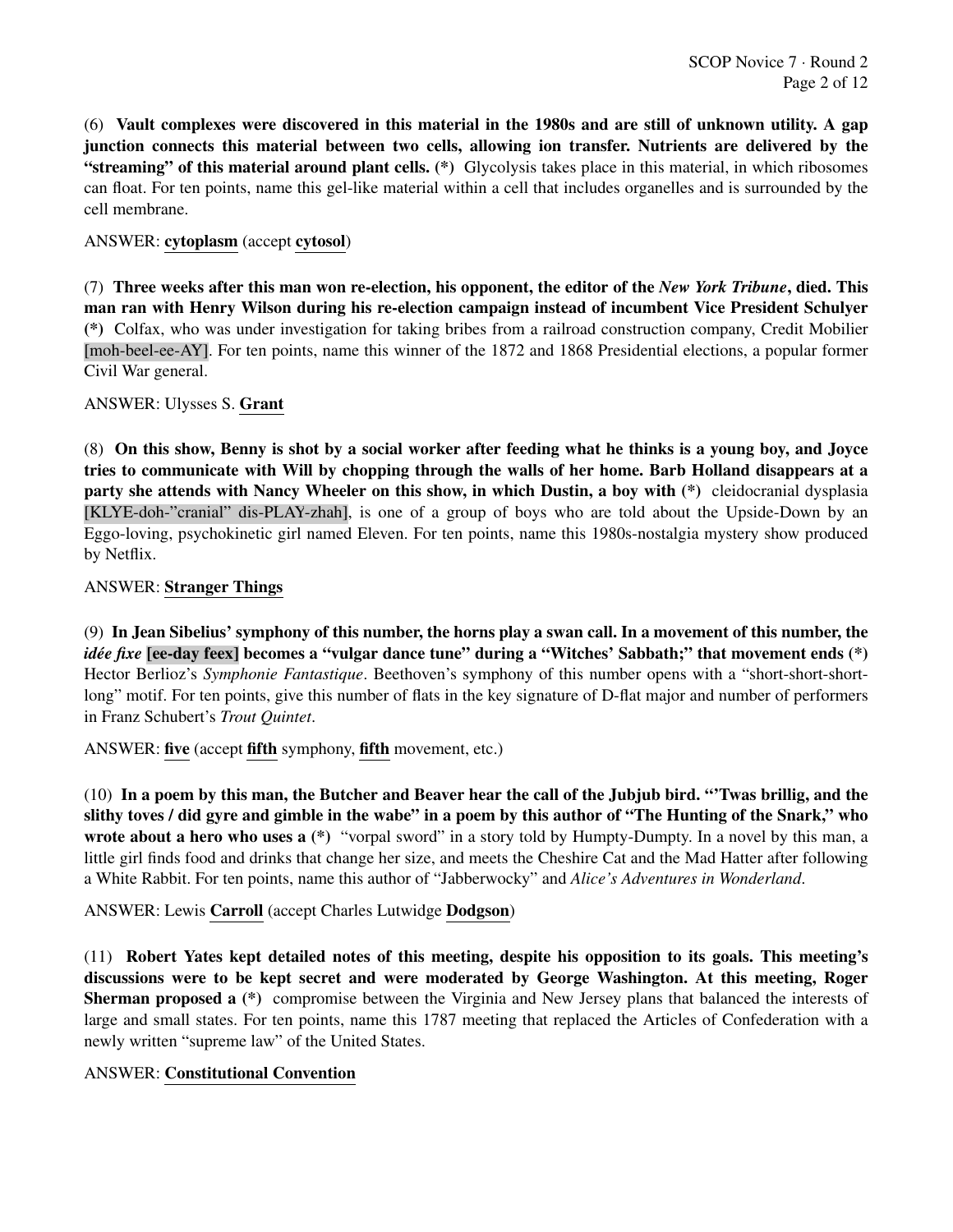(12) A character in this work has a son named Reizei [ray-zay] with his step-mother, whose niece he kidnaps and eventually marries. This work's protagonist falls in love with Yugao [yoo-gow], who is killed by the spirit of one of his mistresses. This novel's title character falls in love with Lady (\*) Fujitsubo [foo-jee-tsoo-boh] due to her resemblance to his mother. For ten points, name this Heian-era [hay-on era] Japanese novel by Murasaki Shikibu [moo-rah-sah-kee shee-kee-bo] about the adventures of an egotistical "shining" prince.

ANSWER: The Tale of Genji (accept Genji Monogatari)

(13) Formulas useful in this branch of mathematics include product-to-sum conversions and the double angle formulas, and the unit circle can illustrate how the Pythagorean identities work. Functions used in this branch of mathematics often prefer inputs of (\*) radians, rather than degrees. For ten points, name this branch of mathematics, named from the Greek for its primary focus of measuring triangles, in which special functions like sine and cosine are used.

ANSWER: trigonometry

(14) This man's *Rope* disguises reel changes with clever panning. Tippi Hedren debuted in a film by this man inspired by a Daphne du Maurier story. A wheelchair-bound photographer is convinced that his neighbor's wife has been (\*) murdered in another film by this man, who used screeching violins in a scene where Marion Crane is stabbed to death in the Bates Motel's shower. For ten points, name this director of films like *The Birds*, *Rear Window*, and *Psycho*.

ANSWER: Alfred Hitchcock

(15) This deity blinded Tiresias for siding against her in an argument and tempted Paris with control of Europe and Asia. After Argus was killed, this goddess placed his eyes in the tail of her sacred bird, the (\*) peacock. This mother of Hephaestus took revenge on Leto for having children with her husband, the king of Olympus. For ten points, name this Greek goddess of marriage and wife of Zeus.

ANSWER: Hera (prompt on Juno until "Greek" is read)

(16) In 1838, France demanded outrageous damages from this country's government after a French pastry shop was looted by soldiers. During the ensuing Pastry War, a general from this country lost his leg, then had it buried with military honors; that injury came in a failed raid on the occupied fort city of (\*) Veracruz. For ten points, name this country which celebrates an 1865 victory against the French at Puebla on Cinco de Mayo and was often led by Santa Anna.

ANSWER: Mexico (accept United Mexican States or Estados Unidos Mexicanos)

(17) The discovery of this concept was assisted by Galileo's ball-rolling experiment which, without friction, would have continued horizontally forever. One definition of this concept notes that, under zero net external force, an object will experience (\*) constant velocity. The rotational analogue of mass is known as the "moment of" this quantity. Newton's first law defines, for ten points, what concept that describes an object's resistance to changes in its motion?

#### ANSWER: inertia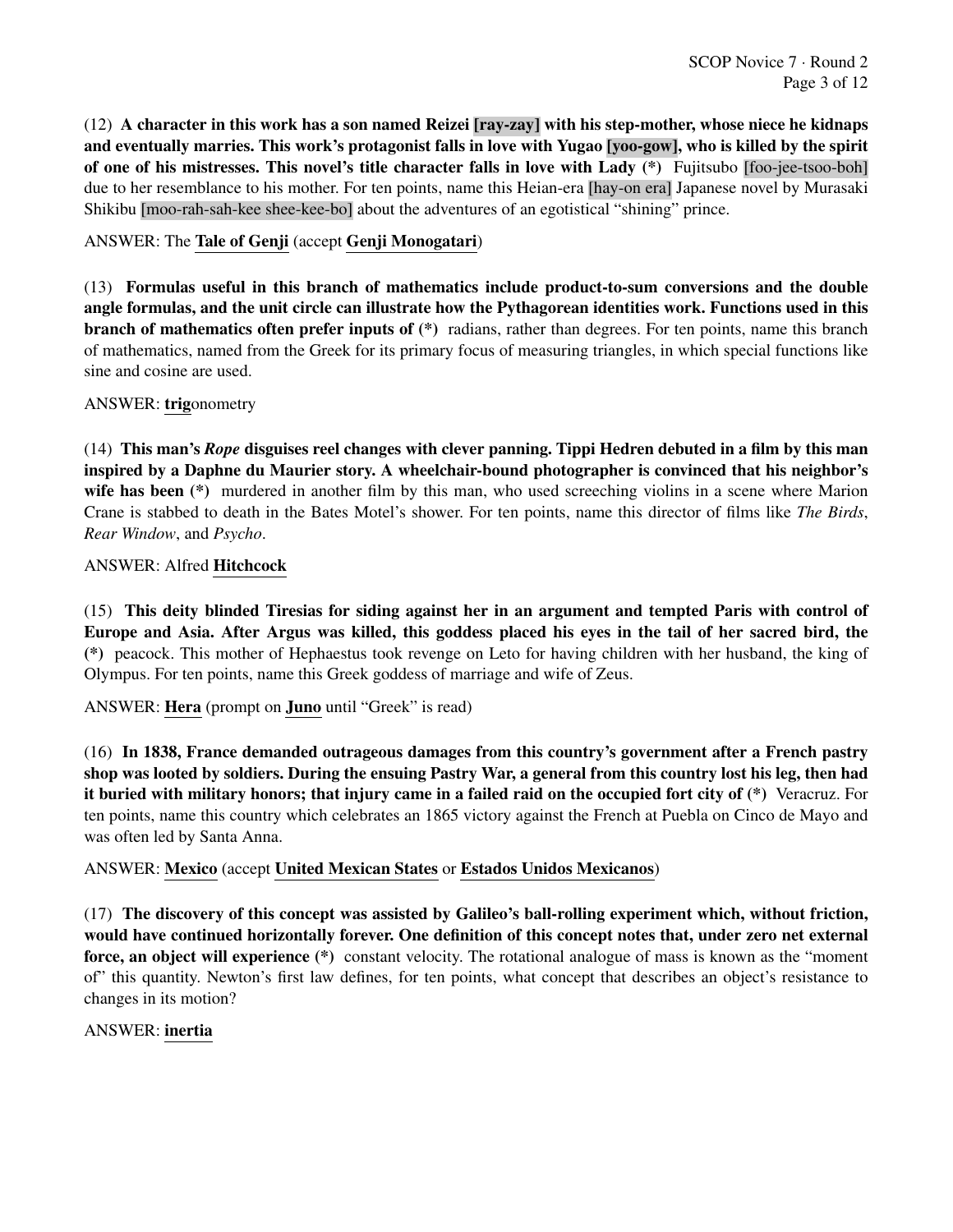(18) In a story by this author, Gerda's tears melt an ice shard in Kai's heart, which allows him to escape the title character. In another story recorded by this man, a child tells the title ruler that he is naked. In addition to "The (\*) Snow Queen" and "The Emperor's New Clothes" this man wrote about a girl who gives up her voice to marry a prince at the risk of turning into sea foam. For ten points, name this Danish recorder of folk tales like "The Little Mermaid."

ANSWER: Hans Christian Anderson

(19) Canadian soldiers launched a failed amphibious raid on this body of water at Dieppe. Cities on this body of water include Le Havre, Calais [kah-lay], Brighton, and Dover, whose sheer white cliffs sit on the shoreline of this body of water. In 1994, a  $(*)$  Eurostar train tunnel underneath this body of water was opened. The islands of Jersey, Guernsey, and the Isle of Wight lie in, for ten points, what channel that separates France from the island of Britain?

ANSWER: English Channel (accept English Channel after "channel" is read; accept The Channel before "channel" is read)

(20) These compounds are used to treat fats in saponification, or soap-making; such examples of these chemicals include sodium hydroxide. According to the Bronsted-Lowry definition, these substances (\*) accept hydrogen ions, and according to the Lewis definition, they donate electron pairs. Litmus paper is turned blue by, for ten points, what type of bitter, slippery chemical compound that has a pH value greater than 7 and that can neutralize acids?

ANSWER: bases (prompt on "hydroxides" before it is read)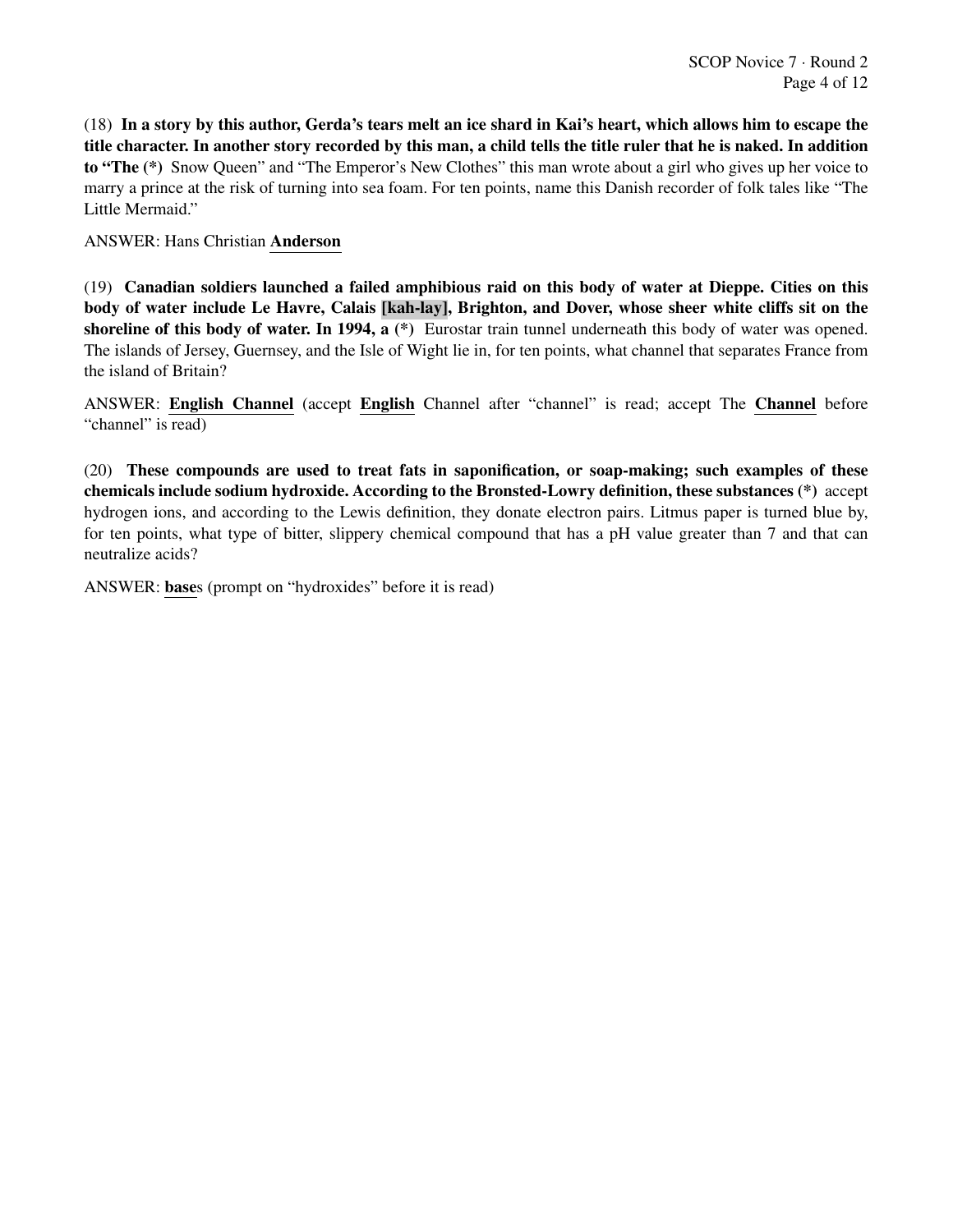# Bonuses

(1) In a play named for this girl, she purchases a potion to make herself appear to be dead for a few days, leading her husband to kill himself in despair. For ten points each,

Name this thirteen-year-old girl who kills herself when she discovers that Romeo has committed suicide over her apparent corpse.

ANSWER: Juliet Capulet (prompt on "Capulet")

This babbling comic character has cared for Juliet since birth, and helps the couple communicate with each other and with Friar Laurence.

ANSWER: Juliet's Nurse

Before he declares that Juliet "[teaches] the torches to burn bright," Romeo protests that "the all-seeing sun / ne'er saw [this woman's] match." This woman is Capulet's niece, whom Romeo hopes to see at the party where he meets Juliet.

# ANSWER: Rosaline

(2) Albrecht Dürer's "unfolding" problem questions whether it is possible to create one of these objects that can't be constructed in three dimensions from a two-dimensional net. For ten points each,

Give this term for a three-dimensional solid that has flat faces and straight edges that meet at vertices. These figures are the three-dimensional analog of polygons.

#### ANSWER: (convex) polyhedrons (accept polyhedra)

Dürer's conjecture only asks about convex polyhedra, because there exist examples of this other type of polyhedron that have no net. For a polygon, this term applies if a line segment can be drawn starting and ending within the shape, but which passes outside the shape for some time.

#### ANSWER: concave polyhedra (accept concave polygons)

A cross is the most famous of the eleven distinct nets for this polyhedron, a three-dimensional solid with six square faces.

#### ANSWER: cube (accept hexahedron)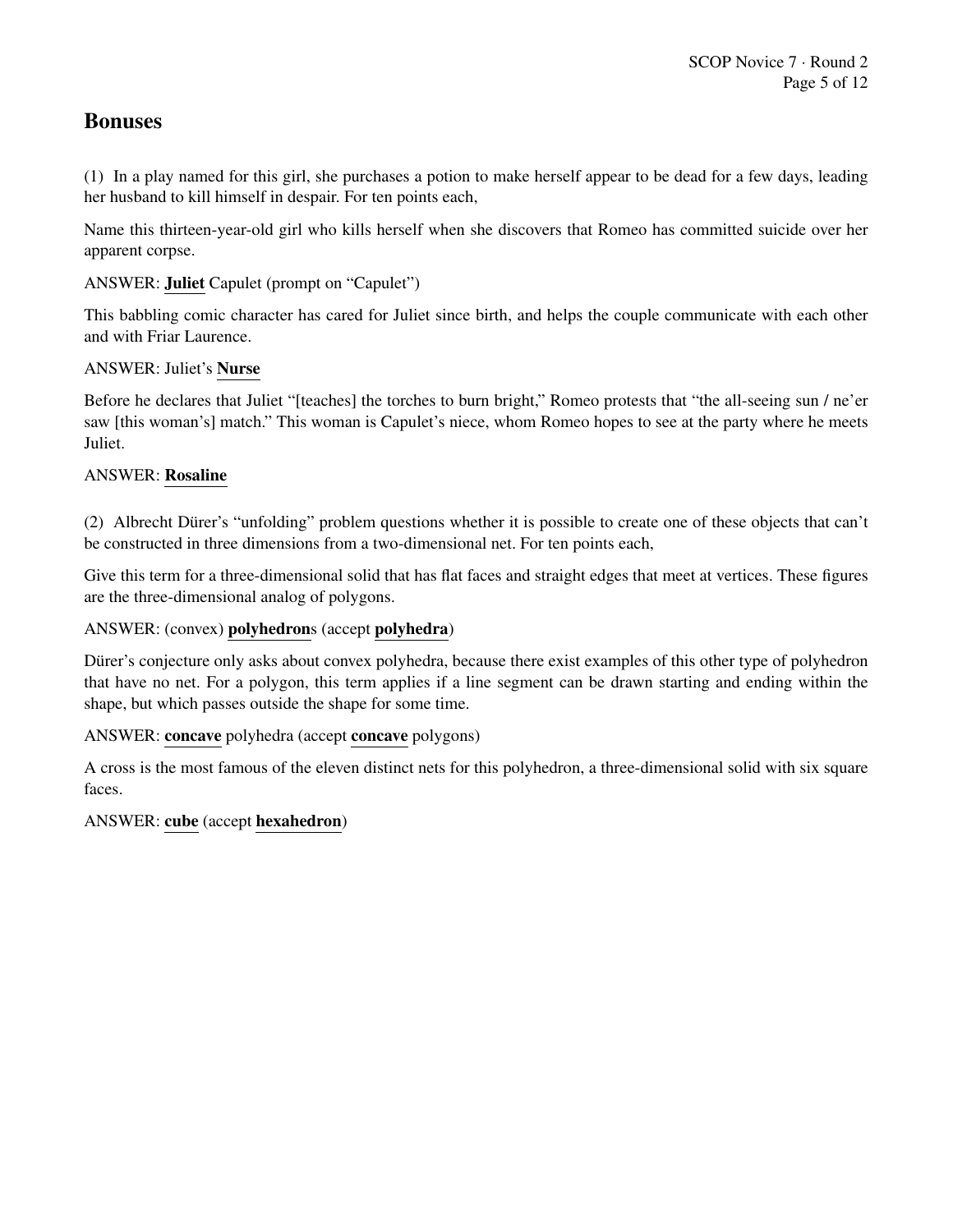(3) The Thule people were ancestors of this ethnic group, displacing the Dorset culture shortly before the Little Ice Age broke the Thule into separate communities. For ten points each,

Name this ethnic group of indigenous North Americans who live throughout the Arctic. Like the Yupik of Russia, these people have been classified as Eskimo, a term now often considered derogatory.

#### ANSWER: Inuit people

The Inuit live in Alaska, Greenland, and this country, the second largest by area in the world.

# ANSWER: Canada

This newest Canadian territory was separated from the Northwest Territories in 1999. Its name translates to "our land" in Inuktitut, a primary Inuit language.

# ANSWER: Nunavut

(4) In 1890, a prominent artist bought a house and garden in this village, where a few hundred residents live and thousands of tourists visit today. For ten points each,

Name this small town in the north of France, near where the Seine meets the river Epte. The artist's estate in this town includes a Japanese-style footbridge over an oft-painted pond.

#### ANSWER: Giverny [zhee-vayr-nee]

This French impressionist artist's estate at Giverny is now a popular museum attraction.

# ANSWER: Claude Monet [mo-nay]

Monet completed dozens of paintings of these aquatic flowers and pads in his ponds at Giverny.

#### ANSWER: water lilies (accept Nymphéas; prompt on "lilies")

(5) For ten points each, answer the following about a group of chemical elements.

This purplish solid element is essential in preventing hypothyroidism and goiter.

#### ANSWER: iodine (accept I)

At standard conditions, this element is a greenish-yellow gas. Like fluorine, it forms a diatomic compound rather than existing as free atoms; unlike fluorine, it is commonly used in swimming pools as a disinfectant.

#### ANSWER: chlorine (accept Cl)

Iodine, chlorine, and fluorine are three members of this 17th group of the periodic table, found just to the left of the noble gases.

# ANSWER: halogens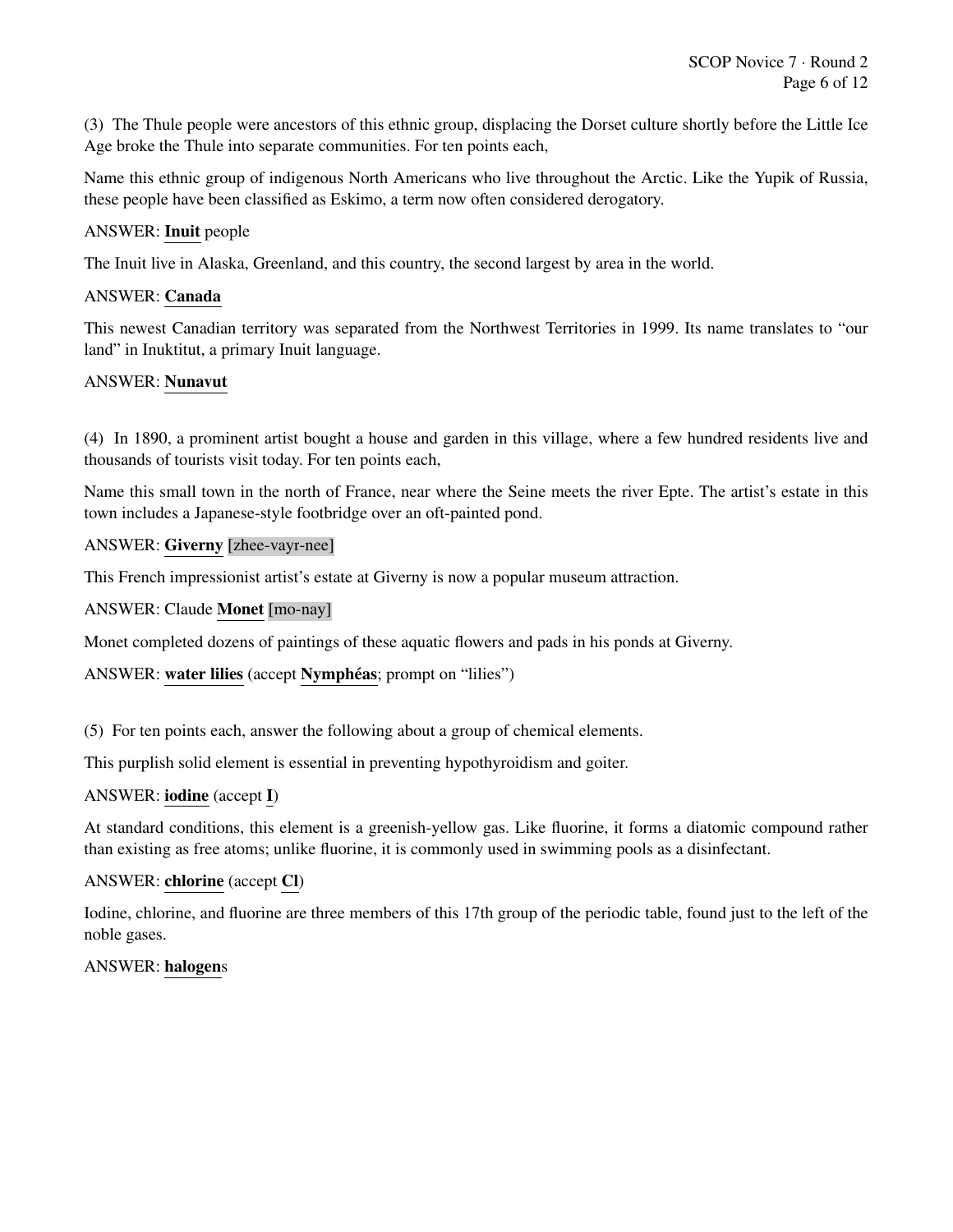(6) The Pacific archipelago that became this state was once known as the Sandwich Islands. For ten points each,

Name this 50th United State.

#### ANSWER: Hawai'i

This capital and largest city of Hawai'i is found on Oahu, not the big island of Hawai'i.

#### ANSWER: Honolulu

This resort beachfront neighborhood of Honolulu, found just northwest of Kapiolani National Park and Diamond Head, is known for its excellent surf.

#### ANSWER: Waikiki Beach

(7) For ten points each, answer the following about the rock label Fueled by Ramen.

Fueled by Ramen is distributed by Atlantic Records, who signed this Hayley Williams-fronted band in 2005, but gave them to Ramen for PR purposes. This band's self-titled 2013 album includes "Still Into You."

#### ANSWER: Paramore

This band's self-released *Regional at Best* album caught the attention of numerous labels; they signed with Ramen in 2012 and released singles like "Tear in My Heart" and the ubiquitous "Stressed Out" from their album, *Blurryface*.

#### ANSWER: Twenty One Pilots

Ramen artist The Front Bottoms released a 2010 music video for a song about one of these objects "on the wall of my room. These objects also title a song in which Karen O sings "Wait! They don't love you like I love you."

#### ANSWER: Maps

(8) This man collected most of his data using naked-eye observations; it's not that his prosthetic nose made telescopy difficult, he just died before Galileo's work was widespread. For ten points each,

Name this Danish astronomer who tried to unify the theories of heliocentrism and geocentrism. His most important contribution may have been his mentoring of, and collaboration with, a German astronomer.

#### ANSWER: Tycho Brahe

This assistant of Brahe used Brahe's data to support his hypotheses from *Mysterium Cosmographicum*. After Brahe's death, this German published a collected set of three laws of planetary motion.

#### ANSWER: Johannes Kepler

Kepler's first law of planetary motion dictates that planets move in orbits of this shape, focused around the Sun and a second point in space.

#### ANSWER: ellipse (accept word forms, like elliptical orbit)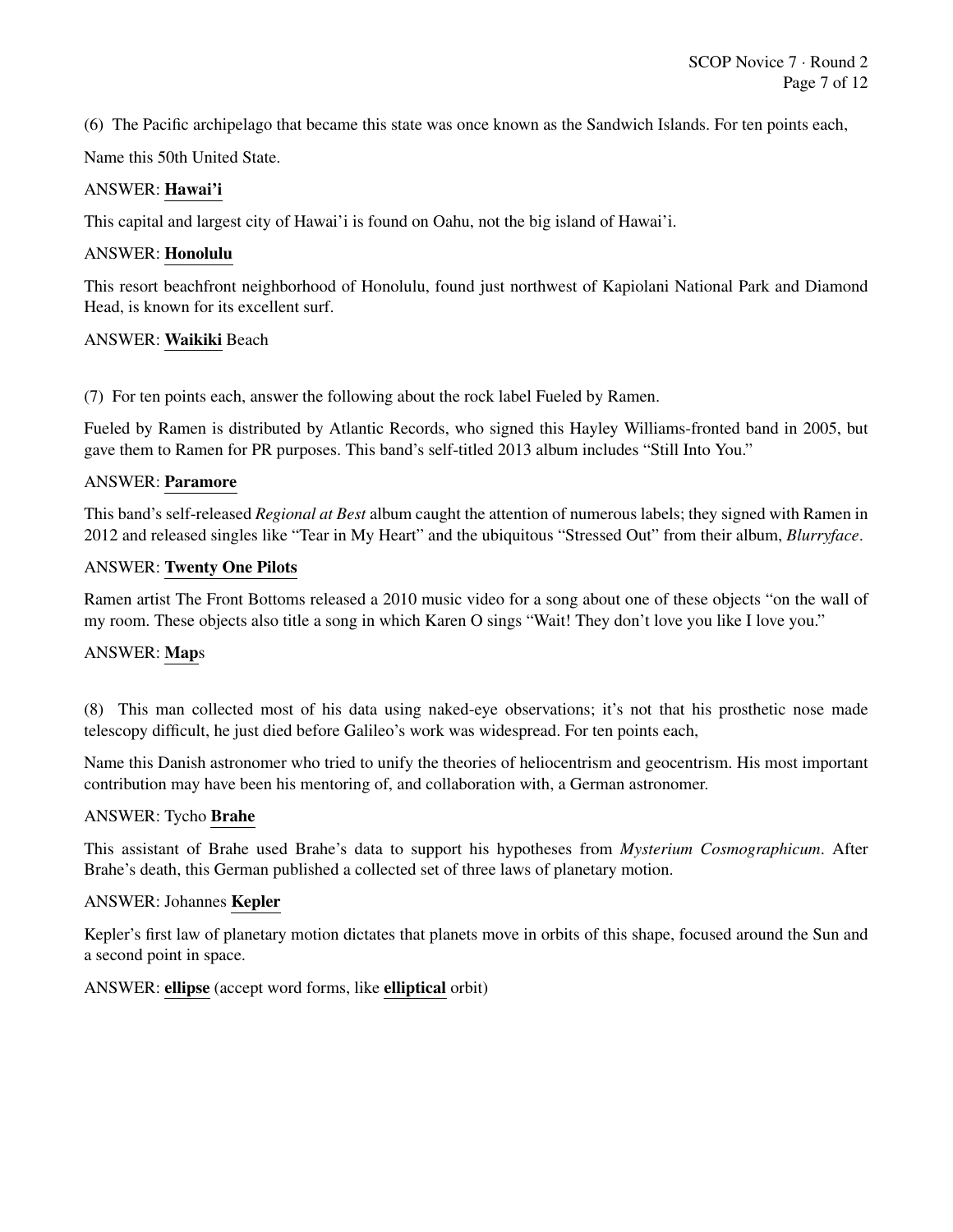(9) This poet called dead people "the meek members of the Resurrection" who sleep under "Rafter of Satin and Roof of Stone" in "Safe in their Alabaster Chambers." For ten points each,

Name this reclusive "Belle of Amherst," whose more cheerful poetry describes "A narrow Fellow in the Grass."

#### ANSWER: Emily Elizabeth Dickinson

In this depressing poem, Dickinson describes a carriage ride with Immortality and the title concept, with whom she sees "the School, where Children strove / at Recess – in the Ring."

#### ANSWER: Because I Could not Stop For Death

In yet another depressing Dickinson poem, the speaker says a sickroom is like "the Stillness in the Air - / Between the Heaves of Storm," and hears this animal "buzz – when I died."

#### ANSWER: fly

(10) This group of over 40,000 marchers organized in Washington D.C. in summer 1932, but was turned away by the Army, killing two protesters. For ten points each,

Name this group of World War I veterans who demanded early payment of service certificates that were to mature in 1945.

#### ANSWER: Bonus Army (accept the Bonus Expeditionary Force)

This U.S. President ordered Douglas MacArthur to break up the Bonus Army's camps.

#### ANSWER: Herbert Hoover

The Bonus Army's economic desperation came in the midst of this 1930s economic downturn, the worst of the 20th century. Like many others during this time period, the Bonus Army lived in a makeshift housing camp nicknamed "Hooverville."

#### ANSWER: Great Depression

(11) This god made King Minos's wife obsessed with a bull so she would give birth to the Minotaur. For ten points each,

Name this Greek god of the sea, the brother of Hades and Zeus.

ANSWER: Poseidon (do not accept "Neptune")

Poseidon's consort was this sea-nymph, who was the mother of Poseidon's son Triton.

#### ANSWER: Amphitrite [am-fih-TRY-tee]

With Aethra, Poseidon was also one of the two fathers of this hero, who defeated the Minotaur and tried to abduct Persephone with the help of Pirithous.

#### ANSWER: Theseus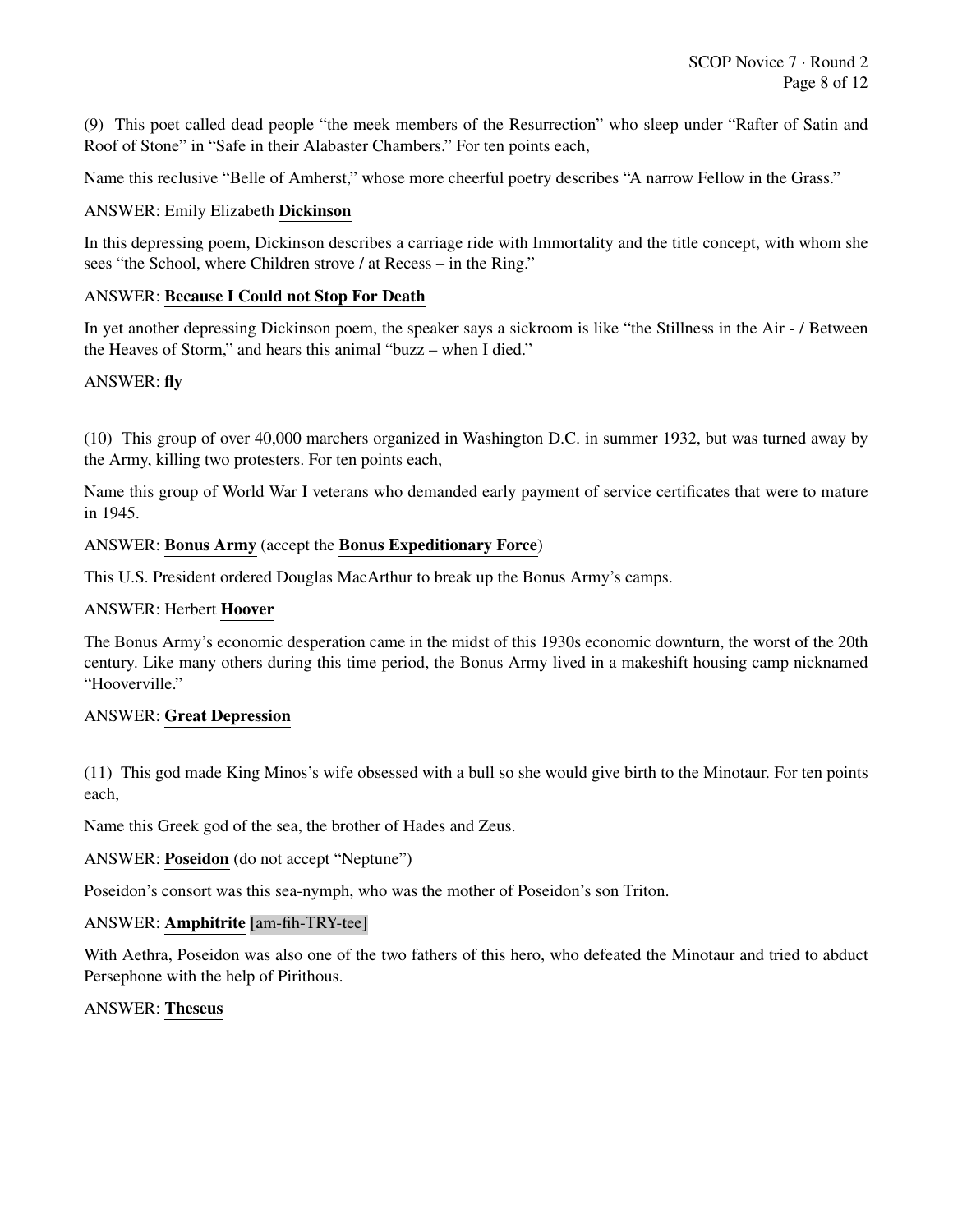(12) This work's composer, Sir Edward Elgar, was serenaded with it in 1905 as he received an honorary doctorate degree from Yale. For ten points each,

Name this musical piece that is traditionally played at the Last Night of the Proms concert and at American graduation ceremonies.

#### ANSWER: Pomp & Circumstance March (No. 1)

Sir Edward Elgar was born in this country, which celebrates his work by playing *Pomp and Circumstance* at the Proms in London.

# ANSWER: England (accept United Kingdom, Great Britain, etc.)

The Proms are held in this London concert hall, named in honor of a 19th century British royal.

#### ANSWER: Royal Albert Hall

(13) The last sale of a complete one of these books was in 1978, when it sold for over \$2 million since only forty-nine of these books are known to exist. For ten points each,

Name this type of religious text created in the 1450s, noted for their beauty and careful craftsmanship. Most pages in these works have forty-two lines of black or red script.

ANSWER: Gutenberg Bibles (accept equivalents; prompt on partial answers)

The Gutenberg Bibles were produced on these devices, whose movable type mechanics were invented by Gutenberg.

#### ANSWER: printing press

Gutenberg invented the printing press in Mainz, which was then a Free Imperial City in this empire, first ruled by Charlemagne.

ANSWER: Holy Roman Empire (accept HRE; do not accept or prompt on Roman Empire)

(14) These particles come in six flavors, including charm and strange. For ten points each,

Name these subatomic particles with charge values of either positive two-thirds or negative one-third times the charge of an electron.

#### ANSWER: quarks

Quarks are components of this class of particles, which includes baryons and mesons. A large collider of these particles was built by CERN near Geneva, Switzerland.

#### ANSWER: hadrons (accept Large Hadron Collider)

Quarks are observed via the study of hadrons, because they have this property and thus are confined to grouping within a hadron. In optics, this concept is additively combined, such that the three primary hues of visible light merge together to create white.

#### ANSWER: color (accept color charge)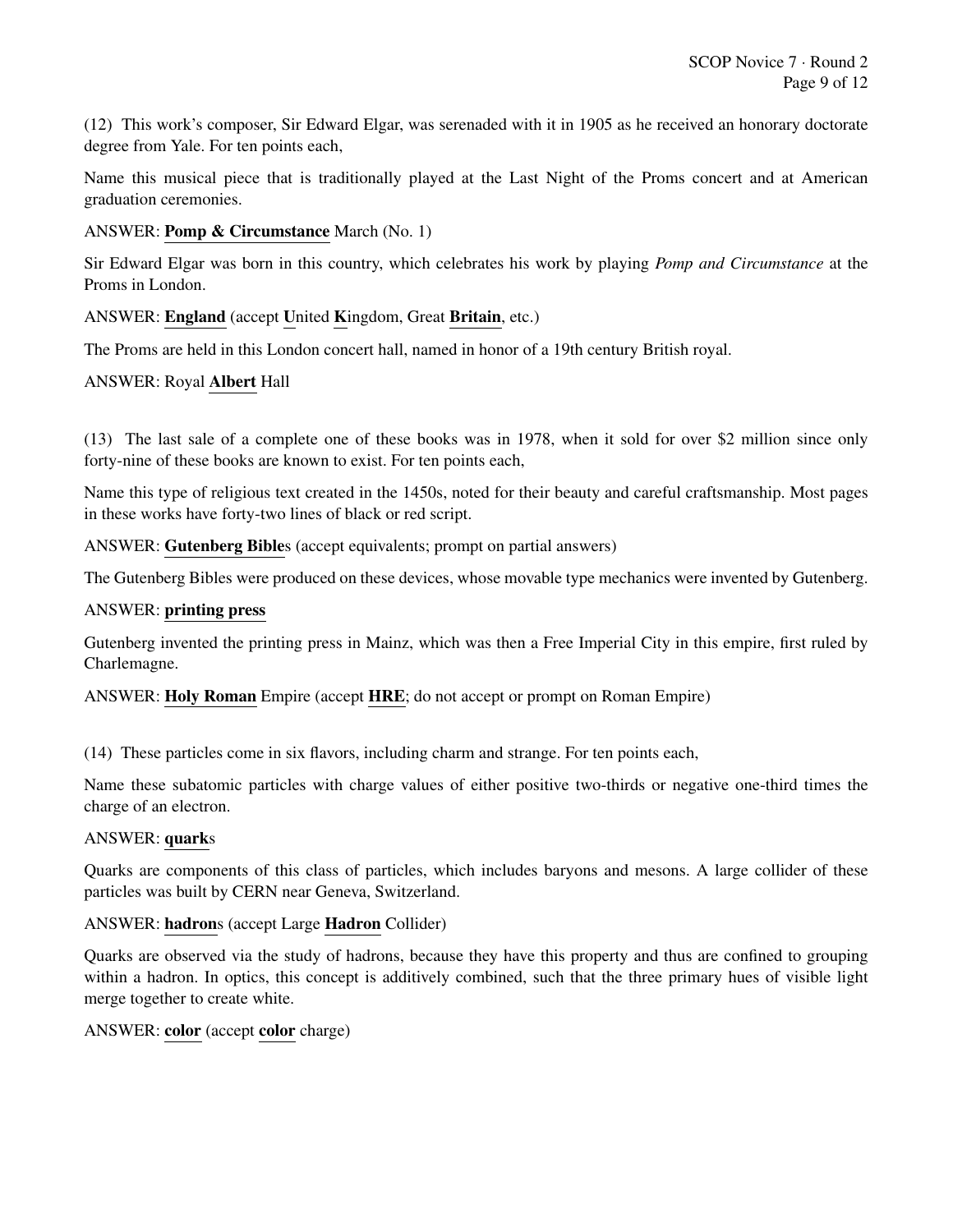(15) In this novel, the horse groom Hippolyte has his leg amputated after an attempt to fix his clubfoot fails. For ten points each,

Name this novel in which Emma, the title woman, has affairs with Rodolphe Boulanger [roo-DOLF boo-long-ZHAY] and Léon Dupuis [lay-ON doo-PWEE], before eventually committing suicide.

ANSWER: Madame Bovary: Province Manners (accept Madame Bovary: Moeurs de province)

Madame Bovary's husband, Charles, performs Hippolyte's surgery and amputation, since he is a member of this profession.

ANSWER: doctors (accept reasonable equivalents like medical professionals)

*Madame Bovary* is by this French author of *Sentimental Education* and *A Simple Heart*.

#### ANSWER: Gustave Flaubert

(16) A surface of lapis lazuli "as brilliant as the sky" appeared at this location when god revealed himself to the Hebrew elders. For ten points each,

Name this mountain, where God gave instructions for the building of the Tabernacle while his presence hung about this mountain "like a cloud."

ANSWER: Mount Sinai (accept Har Sinai; accept Mount Horeb; accept Jabal Musa; prompt on "Musa")

After giving instructions on Mount Sinai for the Tabernacle, God gave Moses stone tablets displaying these core laws of Abrahamic religions.

#### ANSWER: Ten Commandments (accept Decalogue; prompt on "Commandments")

While Moses received the Ten Commandments on Sinai, his brother Aaron oversaw the construction of this false idol, which angered Moses so much that he smashed the Commandments and had to get a second copy.

ANSWER: golden calf (prompt on "golden idol" or "calf" alone; prompt on "golden cow" or "golden bull")

(17) These bryophytes are traditionally held to grow on the north sides of trees, favoring sunlight; in reality, they seek the damp side. For ten points each,

Name these flowerless plants which often grow on the surface of rocks or trees.

#### ANSWER: mosses

Like all bryophytes, mosses lack this woody tissue, which strengthens xylem.

#### ANSWER: lignin

Bryophytes produce these haploid structures in the gametangia for asexual reproduction. They have hard shells and are flung from the plant, offering a method of survival in harsh conditions.

#### ANSWER: spores